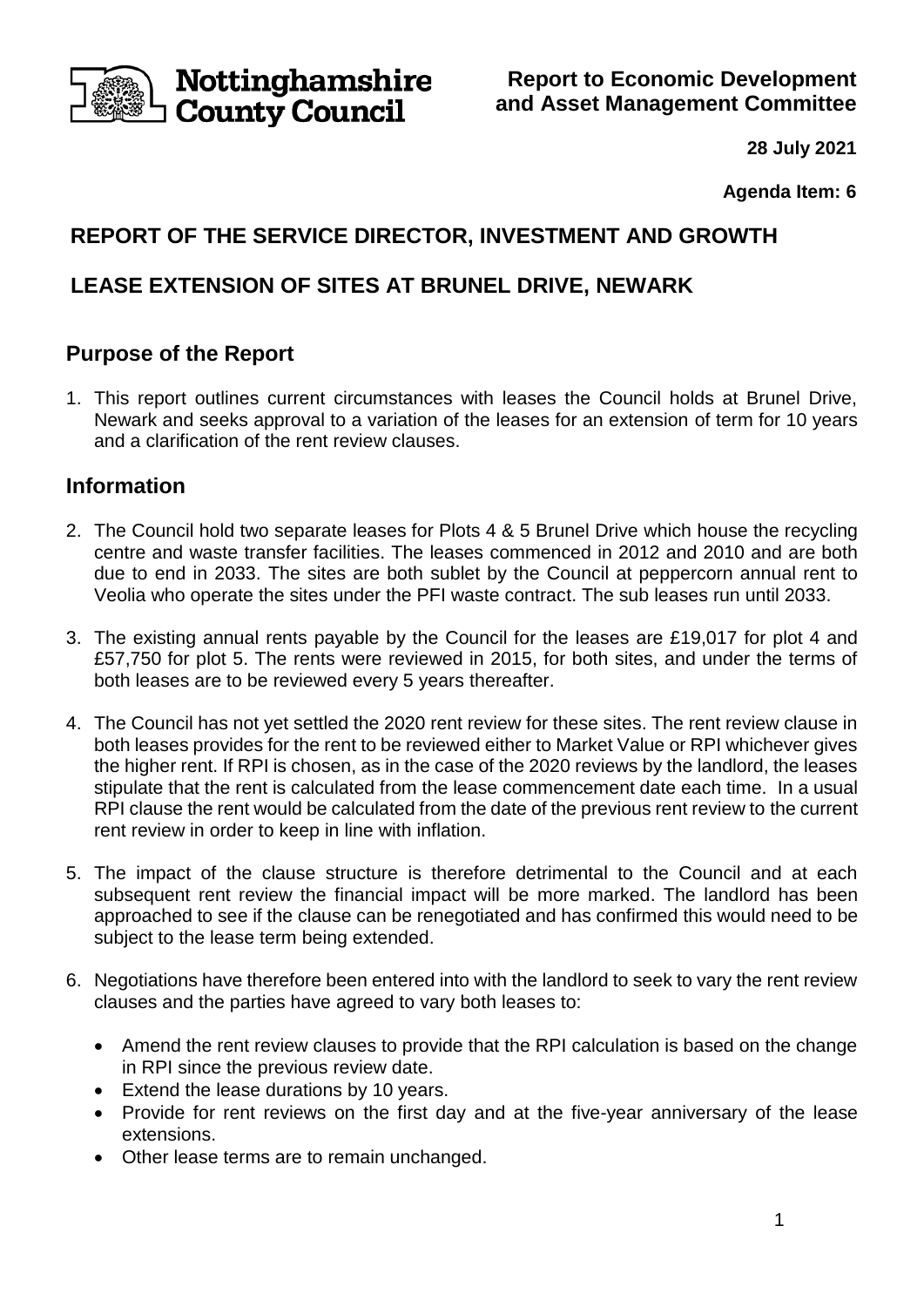- 7. If approved, then the 2020 rent reviews will be agreed based on the amended rent review clause at £21,567 per annum for plot 4 and £65,495 per annum for plot 5. These figures would be £22,656 and £75,571 respectively on the existing basis.
- 8. It is considered that lease extensions to 2043 is not detrimental to the Council's interests as we have a pre agreed option to extend the existing waste contract by 5 years, the waste services provided from the sites in Newark will be required well beyond 2033, and the Council has already invested considerable funding into the sites. By agreeing to an extended lease the Council will be accepting rent liabilities for a further 10 years at a rent reflecting inflation which could be burdensome should the Council not have need of the site until 2043. Projections with estimated RPI figures shows that the total rent for the 2 sites at rent review in 2033 could be in the region of £150,000 pa.

### **Other Options Considered**

9. The Council could choose to continue to occupy the sites under the leases as currently written for the remaining 12 years of the lease but would be paying punitive rent from the review in 2020 through to the end of the leases which has been estimated at totalling £420,000 in additional rental above what the proposed new review clause would provide for.

### **Reason for Recommendation**

10.To secure Council interests in these important sites for service delivery for an extended period and to ensure that the rent payable reflects increases in inflation.

## **Statutory and Policy Implications**

11.This report has been compiled after consideration of implications in respect of crime and disorder, data protection and information governance finance, human resources, human rights, the NHS Constitution (public health services), the public sector equality duty, safeguarding of children and adults at risk, service users, smarter working, sustainability and the environment and where such implications are material they are described below. Appropriate consultation has been undertaken and advice sought on these issues as required.

# **RECOMMENDATION**

1) It is recommended that the Council's two existing leases at plots 4 and 5 Brunel Drive be varied as outlined in the report.

#### **Councillor Keith Girling Chair, Economic Development & Asset Management Committee**

**For any enquiries about this report please contact:** Neil Gamble, Group Manager, Property Asset Management Tel: 0115 9773045 **Constitutional Comments (EP 28/06/21)**

12. The recommendation falls within the remit of the Economic Development and Asset Management Committee by virtue of its terms of reference.